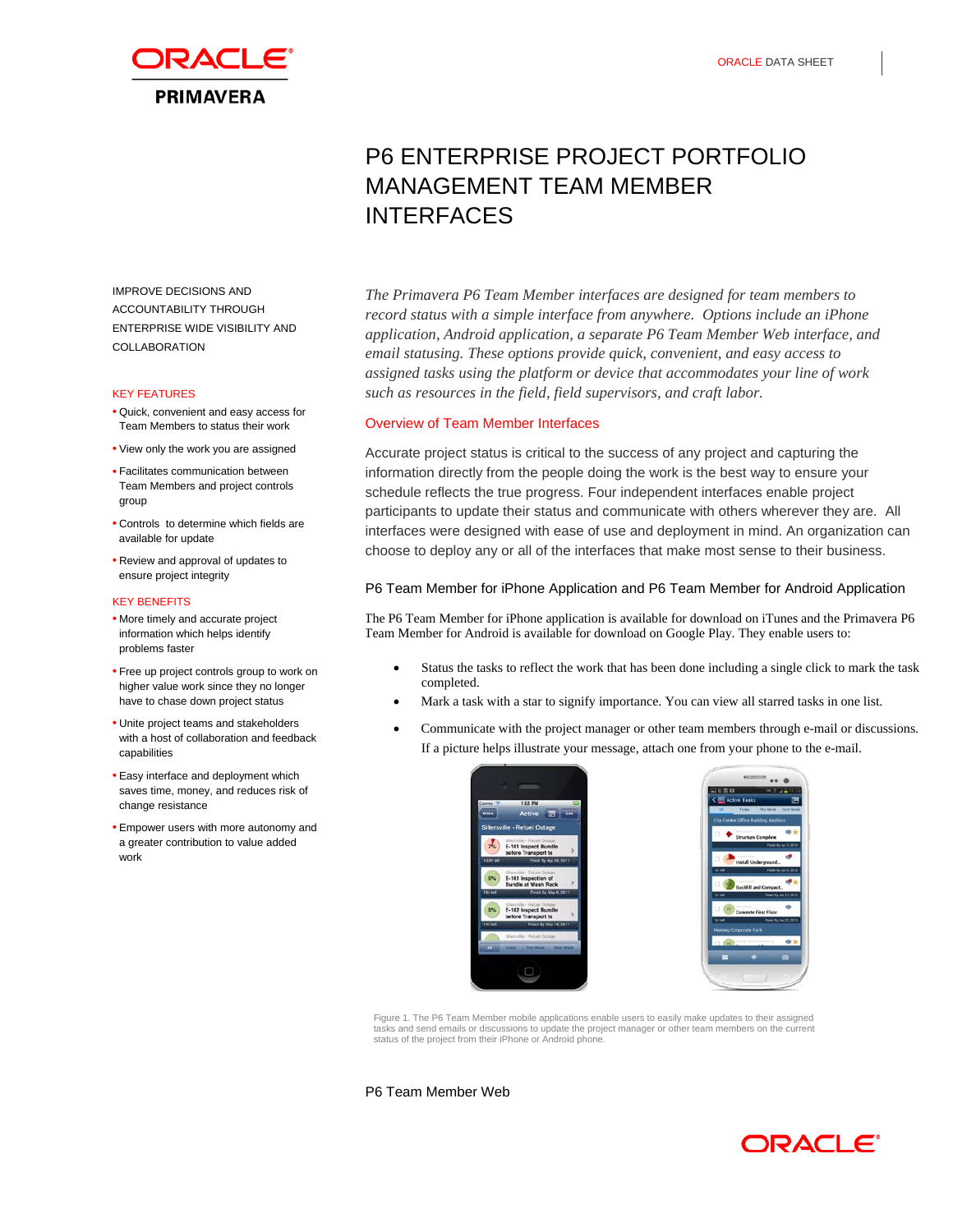Team Member Web is supported to run in a browser and has been optimized to run on a tablet, including Apple iPad, and the Samsung Galaxy. With P6 Team Member Web users can:

- Easily update tasks to reflect the work that has been done including a single click to mark the task completed.
- View and update the steps, codes and user defined fields that are assigned to the task.
- Communicate with the project manager or other team members through discussions and email.
- View predecessor and successor tasks, documents and notebooks.
- Easily filter the task list by timeframe or simple search.

| iPad <b>全</b> |                                                                | $6/3 - 3:59$                                    |                                |                                                                     | GB C2 89% HHO  |                          |
|---------------|----------------------------------------------------------------|-------------------------------------------------|--------------------------------|---------------------------------------------------------------------|----------------|--------------------------|
|               | ORACLE' P6 Team Member                                         |                                                 |                                | Welcome Elioen Schurmann Preferences Help Loc                       |                |                          |
|               | . Time tame: All<br>Projects: All projects<br>· Status: Adlive | $\left\vert \bullet\right\rangle$ . Thus        | Go Displaying 9 tasks          |                                                                     |                |                          |
|               | IT1030 - Define Business Requirements *                        |                                                 |                                | <b>Define Business Requirements</b>                                 |                |                          |
|               | Project ACH Integration Project<br>WBS Requirements Phase      | Start By: Jul-07-2011<br>Finish By: Aug-30-2011 |                                | Stated:                                                             | Aug-01-2012    | 國                        |
|               | Documents Notebooks, Related Tasks                             |                                                 |                                | Finish By                                                           | Sep-24-2012    | 國                        |
|               | IT1000 - Explore Opportunity                                   |                                                 |                                | Time Spent                                                          | $= 0$<br>Dd.   | $\mathbf{r}$             |
| 100%          | Project Zenith Continuity Program                              | Start By Apr-35-2012                            |                                | Time Left                                                           | $= 10r$<br>as: | $\overline{\phantom{a}}$ |
|               | WRS Initation Phase<br>Documents, Related Tasks                | Finish By: May-08-2012                          |                                | <b>Code:</b>                                                        |                |                          |
|               | IT1010 - Define Project Charter                                |                                                 |                                | $-$ Steps                                                           |                |                          |
|               | Project Zenith Continuity Program<br>WBS Planning Phase        | Start By May-09-2012<br>Finish By: Jun-05-2012  |                                | Review scope and objects. 0 % Complete </td <td></td> <td></td>     |                |                          |
|               | Documents, Related Tasks                                       |                                                 |                                | Conduct business requir. 0 % Complete c/                            |                |                          |
|               | IT1030 - Define Business Requirements                          |                                                 |                                | Create outline of require 0 % Complete. </td <td></td> <td></td>    |                |                          |
|               | Project Zerath Continuity Program<br>WBS: Requirements Phase   | Started Aug-01-2012<br>Finish By: Sep-34-2012   | $\bullet$ = $\Diamond \oslash$ | Clearly define the busine   0   % Complete </td <td></td> <td></td> |                |                          |
|               | Documents, Notebooks, Related Tasks                            |                                                 |                                |                                                                     |                |                          |
|               | IT1080 - Implement System                                      |                                                 |                                | Business Requirements  [0 % Complete                                |                |                          |
| <b>Star</b>   | Project Employee Orboarding Portal<br>WBS Implementation Phase | Started: Aug-09-2012<br>Finish By: Nov-14-2012  |                                | 11.76                                                               |                | More.                    |
|               | Documents Behited Tasks                                        |                                                 |                                | Codes and UDFs                                                      |                |                          |
|               | IT1080 - Implement System                                      |                                                 |                                | Department                                                          | <b>ENG</b>     |                          |
| <b>Start</b>  | Project ACH Integration Project                                | Started: 5ep-11-2012                            |                                | Reason for Delay:                                                   |                | Ŧ                        |
|               | WBS Implementation Phase<br><b>Documents Related Tasks</b>     | Finish By: Dec-18-2012                          |                                | Responsibility:                                                     | <b>BELS</b>    |                          |
|               |                                                                |                                                 |                                | EAM Basic Start Date: Nov-29-2012                                   |                | 岡                        |
|               | IT1080 - Implement System                                      |                                                 |                                |                                                                     |                |                          |

Figure 2: P6 Team Member Web interface, which helps improve communication between team members and project managers by allowing them to easily and quickly send updates on project tasks.

## Email Statusing

Email statusing enables users to:

- Request a filtered list of your current tasks through email or receive an email from the project manager
- Update tasks by simply replying and making status updates within the E-mail.

In addition, it serves as an offline solution when internet connectivity is not available.

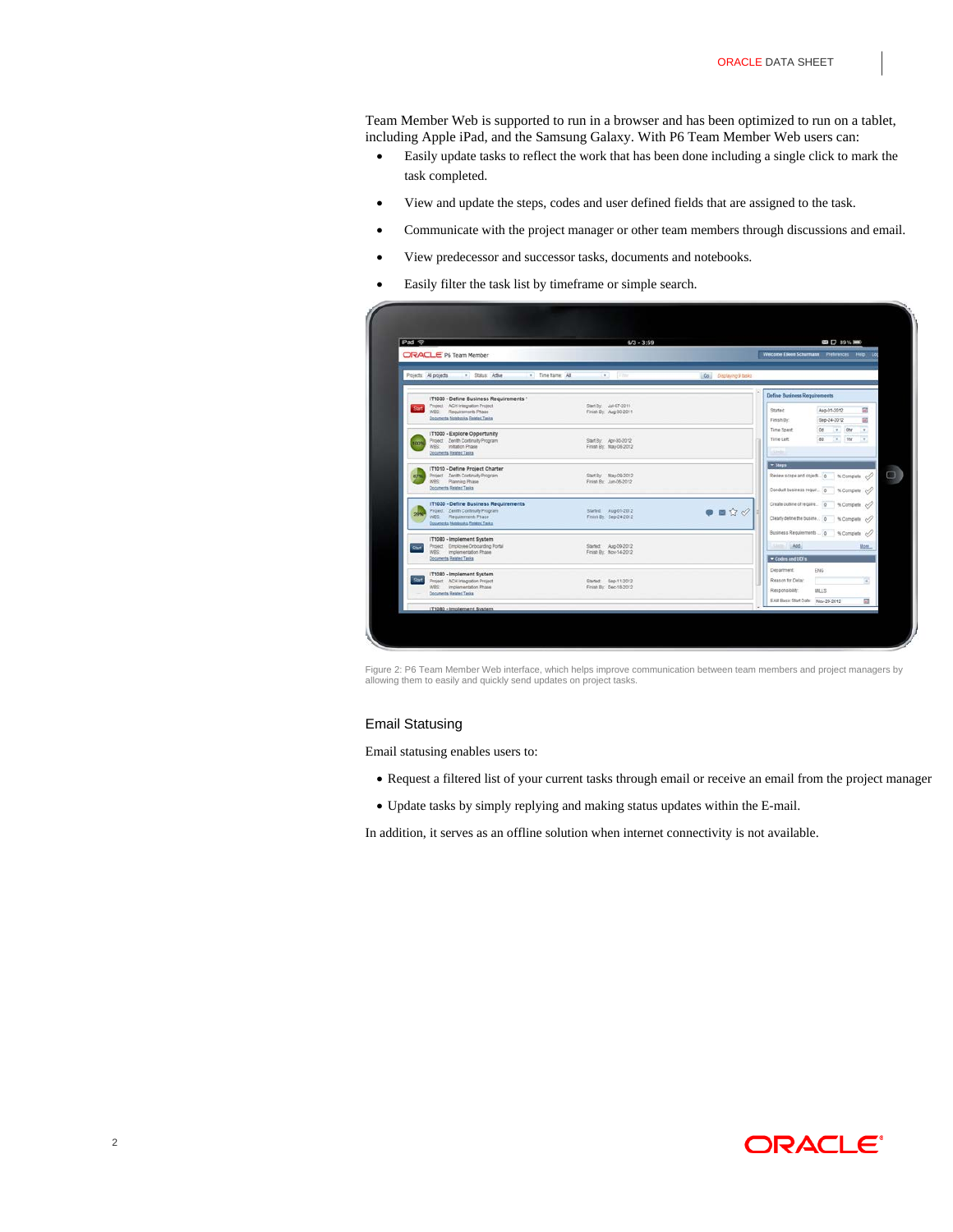| To:               | pótmdemo us                                                      | Sent: Tue 3/19/2013 2:03 P                                                                                                                                                  |
|-------------------|------------------------------------------------------------------|-----------------------------------------------------------------------------------------------------------------------------------------------------------------------------|
|                   | Eileen Schurmann                                                 |                                                                                                                                                                             |
| Cc:<br>Subject:   | Your requested P6 tasks                                          |                                                                                                                                                                             |
|                   |                                                                  |                                                                                                                                                                             |
|                   | Here is the list of P6 tasks that you requested.                 |                                                                                                                                                                             |
|                   | Tasks matching your filter: active                               |                                                                                                                                                                             |
|                   | select the Update this task link to update each individual task. | If your e-mail application supports inline text editing, reply to this e-mail with your task updates. If your e-mail application does not support inline text editing, then |
|                   | Project: Ravine - Plant Expansion & Modernization                |                                                                                                                                                                             |
|                   |                                                                  | Undan this task                                                                                                                                                             |
|                   | <b>Retiew and Approve Design</b>                                 | Started: 15.Jon.2011                                                                                                                                                        |
|                   | WBS: System Design and Engineering                               | Finish: 17-Jun-2011                                                                                                                                                         |
|                   |                                                                  |                                                                                                                                                                             |
|                   | Status: In Progress                                              | Finished(Y/N): N                                                                                                                                                            |
|                   |                                                                  | Time Spent: Sh                                                                                                                                                              |
|                   |                                                                  | Time Left: 1d 2b                                                                                                                                                            |
|                   |                                                                  | Undane this mok                                                                                                                                                             |
|                   | Prepare and Solicit Bids for Conveyors.                          | Started: 22-Jun-2011                                                                                                                                                        |
| WBS: Installation |                                                                  | Finish: 24.5m.2011                                                                                                                                                          |
|                   | Status: In Progress                                              | Finished(Y/N): N                                                                                                                                                            |
|                   |                                                                  | Time Spent: 3d                                                                                                                                                              |
|                   |                                                                  | Time Left: 3d                                                                                                                                                               |
|                   |                                                                  | Unders this task                                                                                                                                                            |
|                   | <b>Review Bids for Conveyors</b>                                 | Start: 27-Jun-2011                                                                                                                                                          |
| WBS: Installation |                                                                  | Finish: 28-Jun-2011                                                                                                                                                         |
|                   | Status: Not Stated                                               | Finished(Y/N): N<br>Time Spent: Ob                                                                                                                                          |

Figure 3: An example of the email statusing interface, which provides users with a list of current tasks through email.

## Project Controls

It is important for the project controls group to have control over the information coming into the schedule. A lot of time is spent ensuring the project plan is accurate and project integrity is maintained. New functionality has been added to support this goal such as the ability to determine what fields are updated, staging updates for approval, and tracking all updates for easy reference.

# Configuration Options

Flexible project configuration options are available to determine which fields are visible to Team Members for updating. These options not only ensure there is the right level of control, but promote simple adoption of enterprise project portfolio best practices.

#### Approval Process

As Team Members provide status updates, the project controls group need an efficient way to manage and review these updates as well as collaborate with Team Members. All pending updates can be viewed with the ability to make decisions to approve, hold updates for clarification or override the data. This allows visibility of all updates and ensures the integrity of the schedule.

#### History of Changes

The project controls group can monitor the history of Team Member updates including who submitted the change, when it was submitted, who approved it, when it was approved, as well as the data that was updated. This allows the controls group to increase project success rates and improve schedule integrity by analyzing change history and proactively troubleshooting discrepancies.

# Contact Us

For more information about Primavera P6 Enterprise Project Portfolio Management or any Primavera product s and services, visit **oracle.com/primavera** or call +1.800.423.0245 to speak to a Primavera representative.